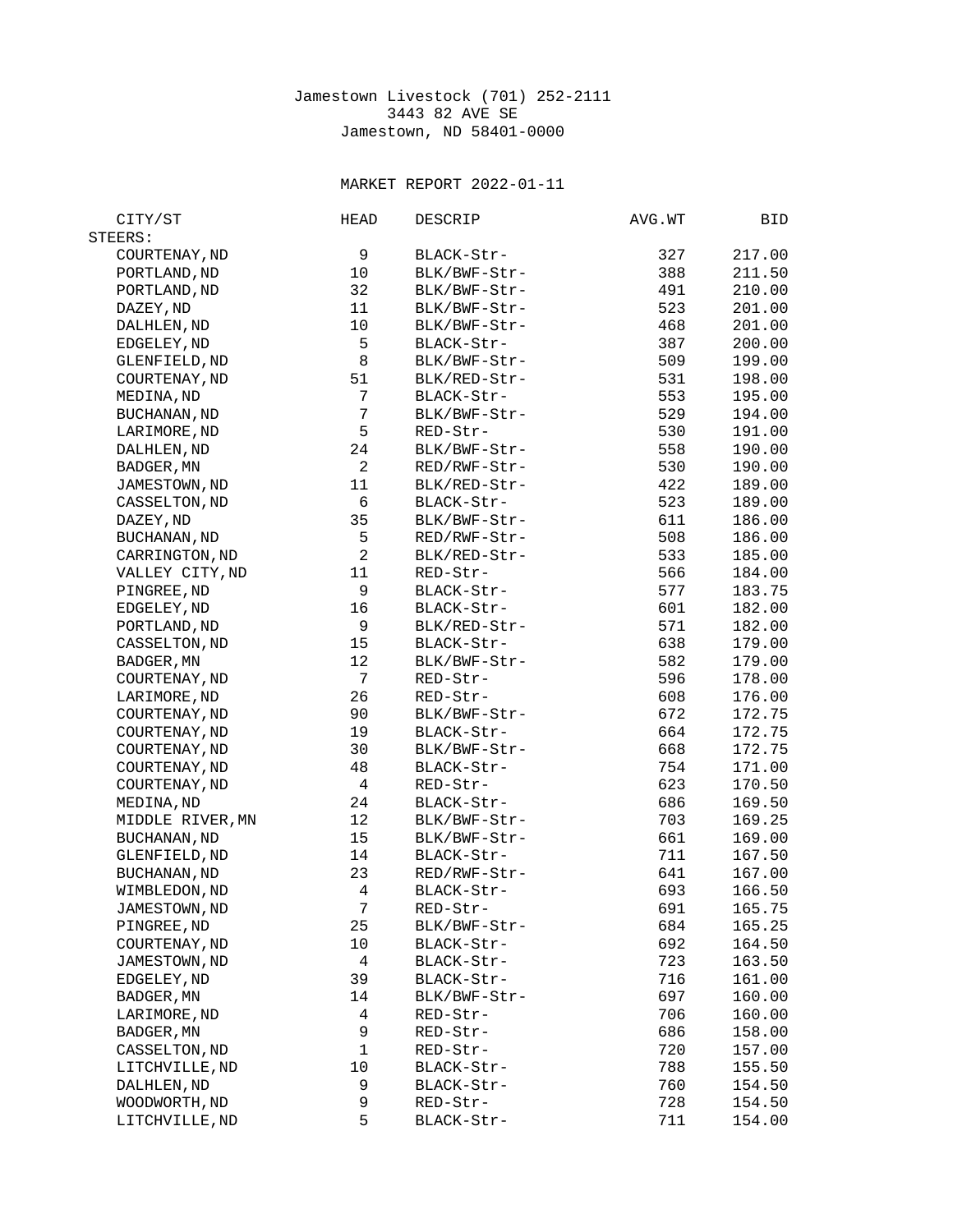| CHAFFEE, ND         | 11                               | BLACK-Str-    | 687  | 154.00 |
|---------------------|----------------------------------|---------------|------|--------|
| MEDINA, ND          | 3                                | BLACK-Str-    | 940  | 150.00 |
| CHAFFEE, ND         | 16                               | BLACK-Str-    | 914  | 150.00 |
| HEIFERS:            |                                  |               |      |        |
| COURTENAY, ND       | 15                               | BLACK-Hfr-    | 357  | 181.00 |
| DAZEY, ND           | $\overline{2}$                   | BLACK-Hfr-    | 368  | 181.00 |
| DAZEY, ND           | 12                               | BLK/BWF-Hfr-  | 496  | 179.00 |
| JAMESTOWN, ND       | 71                               | BLK/BWF-Hfr-  | 561  | 174.75 |
| COURTENAY, ND       | 39                               | BLACK-Hfr-    | 507  | 170.00 |
| CASSELTON, ND       | 19                               | BLACK-Hfr-    | 568  | 170.00 |
| CARRINGTON, ND      | 5                                | B/BRKL-Hfr-   | 569  | 169.00 |
| BADGER, MN          | 6                                | BLK/BWF-Hfr-  | 486  | 168.00 |
| DALHLEN, ND         | 8                                | BLK/BWF-Hfr-  | 408  | 168.00 |
| BUCHANAN, ND        | 14                               | BLK/BWF-Hfr-  | 574  | 166.00 |
| DAZEY, ND           | 25                               | BLK/BWF-Hfr-  | 584  | 163.25 |
| COURTENAY, ND       | 14                               | RED-Hfr-      | 616  | 163.00 |
| <b>BUCHANAN, ND</b> | 17                               | RED/RWF-Hfr-  | 563  | 162.50 |
| MEDINA, ND          | 19                               | BLK/BWF-Hfr-  | 628  | 162.00 |
| COURTENAY, ND       | 53                               | BLK/BWF-Hfr-  | 647  | 160.75 |
| COURTENAY, ND       | 90                               | BLACK-Hfr-    | 646  | 160.75 |
| DALHLEN, ND         | 34                               | BLK/BWF-Hfr-  | 531  | 160.50 |
| GLENFIELD, ND       | 13                               | BLACK-Hfr-    | 627  | 160.00 |
| EDGELEY, ND         | 6                                | RED/GREY-Hfr- | 504  | 159.50 |
| EDGELEY, ND         | 41                               | BLK/BWF-Hfr-  | 587  | 158.00 |
| EDGELEY, ND         | 15                               | RED/CHAR-Hfr- | 627  | 156.00 |
| BADGER, MN          | 9                                | RED/RWF-Hfr-  | 582  | 155.50 |
| LARIMORE, ND        | 6                                | RED-Hfr-      | 443  | 155.00 |
| JAMESTOWN, ND       | 70                               | RED/CHAR-Hfr- | 516  | 154.50 |
| MIDDLE RIVER, MN    | 4                                | BLACK-Hfr-    | 600  | 153.50 |
| COURTENAY, ND       | 41                               | BLACK-Hfr-    | 742  | 153.00 |
| WIMBLEDON, ND       | 5                                | BLK/RED-Hfr-  | 645  | 152.50 |
| EDGELEY, ND         | 32                               | BLACK-Hfr-    | 754  | 151.00 |
| BUCHANAN, ND        | $\overline{\mathbf{4}}$          | RED-Hfr-      | 674  | 150.00 |
| BADGER, MN          | 21                               | BLK/BWF-Hfr-  | 612  | 150.00 |
| DALHLEN, ND         | 10                               | BLACK-Hfr-    | 655  | 143.00 |
| VALLEY CITY, ND     | 5                                | BLK/RED-Hfr-  | 754  | 143.00 |
| <b>BUCHANAN, ND</b> | $\overline{c}$                   | B/BRKL-Hfr-   | 868  | 142.50 |
| WINDSOR, CO         | $\overline{c}$                   | BLACK-Hfr-    | 790  | 142.00 |
| VALLEY CITY, ND     | $\overline{7}$                   | RED-Hfr-      | 698  | 142.00 |
| VALLEY CITY, ND     | 3                                | RED/CHAR-Hfr- | 810  | 140.00 |
| WIMBLEDON, ND       | 5                                | BLK/RED-Hfr-  | 783  | 139.00 |
| MEDINA, ND          | $\overline{c}$<br>$\overline{c}$ | BLACK-Hfr-    | 903  | 137.50 |
| VALLEY CITY, ND     | $\overline{2}$                   | RED-Hfr-      | 880  | 134.00 |
| CHAFFEE, ND         | 4                                | BLACK-Hfr-    | 930  | 133.50 |
| WINDSOR, CO         |                                  | BLK/RED-Hfr-  | 808  | 133.00 |
| COWS:               |                                  |               |      |        |
| CASSELTON, ND       | 1                                | BLACK-COW-    | 1220 | 79.00  |
| MARION, ND          | 1                                | RWF-Cow-      | 1855 | 73.50  |
| ROGERS, ND          | $\mathbf{1}$                     | BLACK-Cow-    | 1555 | 70.00  |
| MEDINA, ND          | 1                                | RED-Cow-      | 1620 | 69.50  |
| CHAFFEE, ND         | $\mathbf{1}$                     | BLACK-Cow-    | 1545 | 68.00  |
| ROGERS, ND          | $\mathbf{1}$                     | BLACK-Cow-    | 1710 | 68.00  |
| CARRINGTON, ND      | $\mathbf{1}$                     | BLACK-Cow-    | 1755 | 67.00  |
| WINDSOR, CO         | 1                                | B/BRKL-Cow-   | 1480 | 66.50  |
| MARION, ND          | 1                                | B/W/F-Cow-    | 1165 | 66.50  |
| WINDSOR, CO         | 1                                | BLACK-Cow-    | 1320 | 65.00  |
| MARION, ND          | 1                                | BLACK-Cow-    | 1535 | 64.50  |